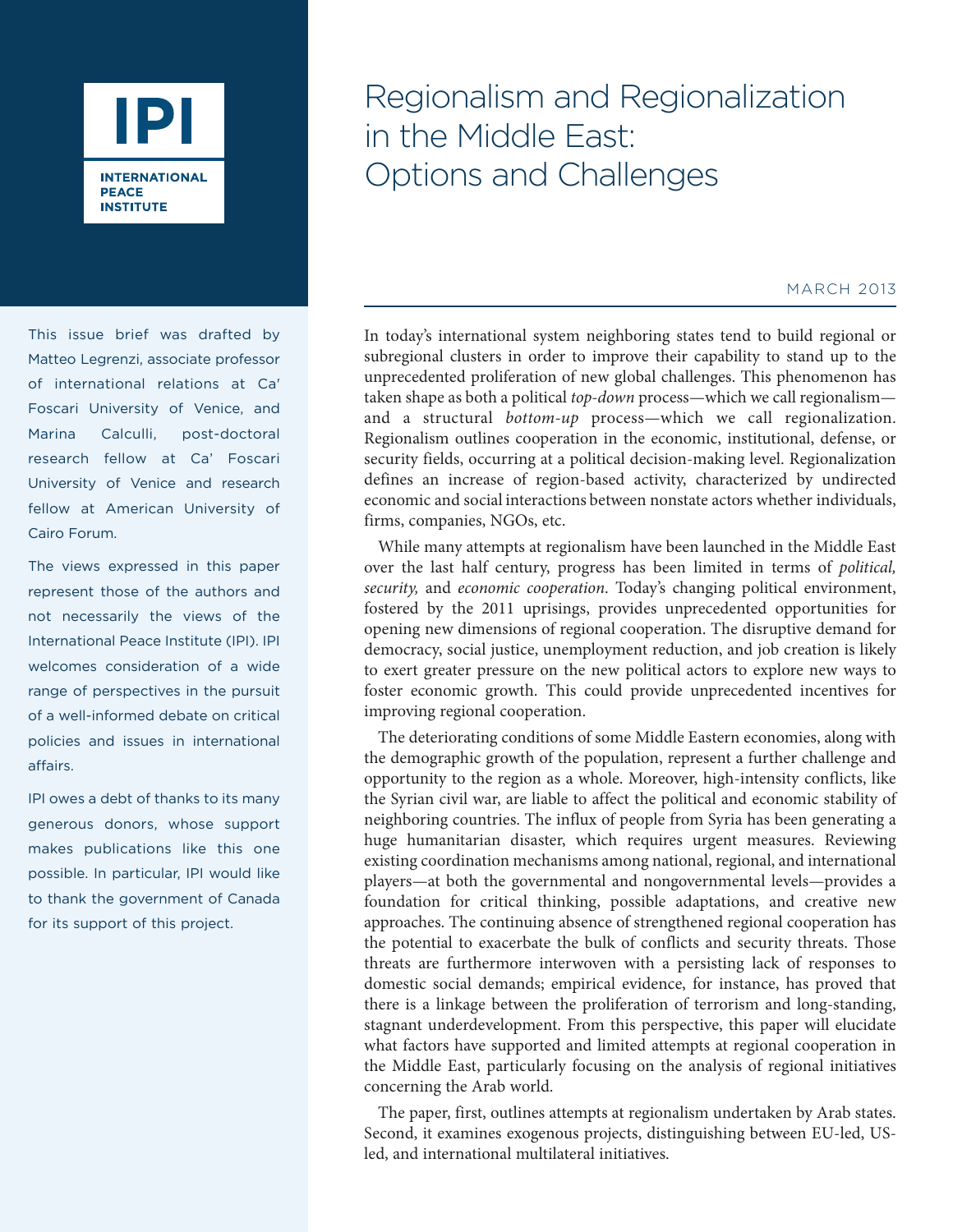# Regionalism in the Arab Middle East

Despite the many endogenous and exogenous regional initiatives that have been undertaken since 1945, regionalism in the Arab Middle East has brought about mostly unsatisfactory outcomes. Different features of the political and economical structure of Arab states can explain the limited results of those attempts.

### LEAGUE OF ARAB STATES

The first attempt at regionalism in the Arab Middle East has been represented by the foundation of the League of Arab States—or Arab League (AL)—in 1945.**<sup>1</sup>** The AL was created in the wake of "Pan-Arabism," the ideological and political project of unifying all the Arab people under the shelter of a single Arab Nation (*Umma 'arabiyya*).**<sup>2</sup>**

Despite this strong vocation to "Arab unity," since the end of 1960s, the opposite has taken place: state sovereignties have been consolidated and crystalized into an interstate order, which has in turn hindered the consolidation of supranational organizations. Indeed, Arab states have designed weak regional institutions that don't affect sovereignty. This is very apparent in the decisionmaking process: the AL functions as an intergovernmental negotiating framework rather than as a supranational organization. For instance, among the objectives of the AL, the most important was the establishment of the Arab Common Market. The project traces back to the Nasser's era but it remains unaccomplished.**<sup>3</sup>**

Structural disparities among the member states exacerbate the complexity of fostering regional integration. First of all, different regime types (conservative monarchies, modernist republics, and semi-democracies) tend to elaborate different political agendas. Second, significant disparities in wealth, particularly between rich states with low

population density (e.g., Qatar, with a per capita GDP of \$92,501**<sup>4</sup>** and a population of 1.918 million**<sup>5</sup>** ) and poor states with high population density (e.g., Yemen, with a per capita GDP of \$1,361**<sup>6</sup>** and a population of 24.527 million**<sup>7</sup>** ) also tend to thwart Arab integration. External influences and international alliances also have an exacerbating effect on intra-regional divisions.

Finally, the AL's performance in conflict resolution is ambiguous. In some cases, such as in the settlement of the Lebanese civil war (1975–1990), ended by the Ta'ef agreements of 1990, AL's action has been decisive. In other cases, however, the AL has appeared weak, since it is difficult for member states to achieve a common position. During the 1990–91 Gulf War and the Libyan civil war (2011) Arab states opted for appealing to the UN Security Council to settle the conflict. With respect to the post-2011 Syria case, however, the AL has significantly improved multilateral political decisionmaking, suspending Syrian membership in November 2011. Such an unprecedented decision marks a significant recognition of human rights by the Arab League.

#### GULF COOPERATION COUNCIL (GCC)**<sup>8</sup>**

According to its charter, the GCC promotes "coordination, integration, and co-operation among the member-states in all fields [economic, political, and security]."**<sup>9</sup>**

The GCC is an example of subregional cooperation that has reached a level of success, compared to other regional organizations in the Middle East. GCC institutions are vaguely inspired by European regionalism. They consist of the following:

- 1) the *Supreme Council*, which brings together the six heads of state once a year to set the principles of GCC policies and acts as the *Commission for the Settlement of Disputes*;
- 2) the *Ministerial Council*, which is composed of member-state foreign ministers and meets

<sup>1</sup> The AL is among the oldest attempts at regionalism. It was founded even before the United Nations.

<sup>2</sup> Pan-Arabism strongly characterized the 1940s and 1950s.

<sup>3</sup> It is noteworthy that the 2009 *Sharm el-Sheikh* Arab Socio-Economic Summit paid lip service to Arab economic integration. Arab leaders only agreed to establish an Arab common market by 2020 without a detailed timeline and steps for follow up.

<sup>4</sup> World Bank Data, 2011, available at http://data.worldbank.org/indicator/NY.GDP.PCAP.CD .

<sup>5</sup> Government of Qatar, official statistics, available at www.qsa.gov.qa/eng/PopulationStructure.htm .

<sup>6</sup> World Bank Data, 2011.

<sup>7</sup> Government of Yemen, official statistics, available at www.cso-yemen.org/content.php?lng=arabic&id=553 .

<sup>8</sup> Members: Bahrain, Kuwait, Oman, Qatar, Saudi Arabia, and United Arab Emirates.

<sup>9</sup> GCC Charter, available at www.gcc-sg.org/eng/ .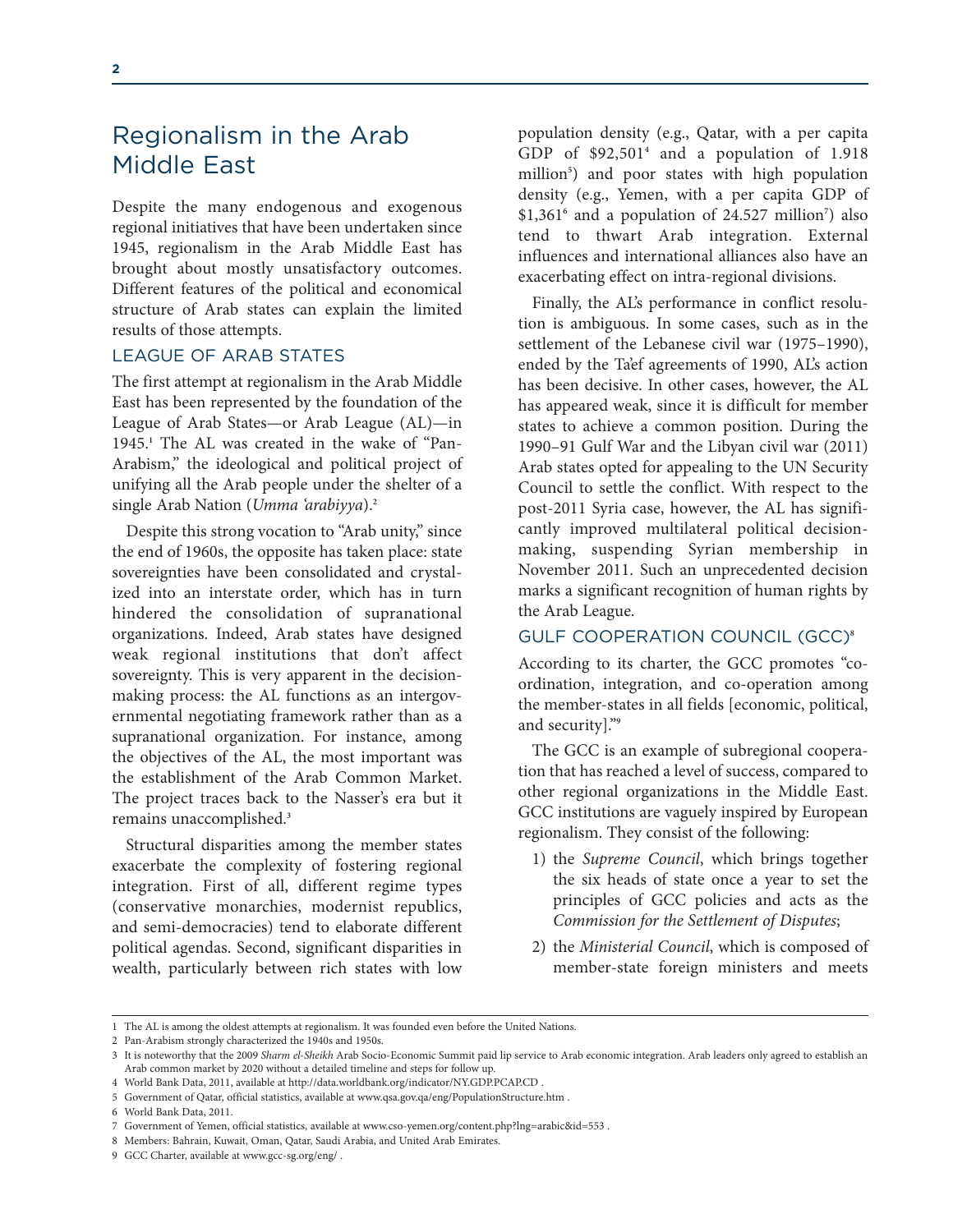#### every three months; and

3) the *General Secretariat*, which is a permanent body located in Riyadh that supervises and supports the implementation of the GCC policies.

Contrary to the Arab Middle East as a whole, the subregional reality of the GCC is marked by significant homogeneity. The oil and gas sector accounts on average for 44 percent of the GDP and for roughly 81-89 percent of the government revenues, with the exception of the United Arab Emirates.**<sup>10</sup>** They are all marked by similar regime type (absolute or constitutional monarchies) and by common security concerns.**<sup>11</sup>** Indeed, GCC members have a common perception of external threats: i.e., Iran after the 1979 Islamic revolution and Iraq as a historical regional challenger. Also, since members have a common sense of internal security, the likelihood of an inter-GCC war is minimized. From this perspective, the GCC member states endeavor to establish their defense forces according to a common idea: unified operational procedures, training, and military curricula. Furthermore, unlike the regional pan-Arab space, the GCC is ordered by a subregional hegemonic power, Saudia Arabia. The member states share common characteristics and views on world issues, which appear very clearly in UN voting patterns. Finally, the GCC promotes labor mobility for their citizens. For example, they can travel from one state to another within the Gulf region with their national IDs rather than passports.

There are some factors that still curb the GCC from achieving integration: First, all of the GCC states, except Saudi Arabia, face a lack of human resources, and are heavily dependent on oil exports. Oil dependence is at once a factor of strength and of weakness. Indeed, any security threat liable to risk oil provision routes is likely to tremendously affect GCC economic sustainability. Second, all of the Arab GCC states' security is strongly dependent on the US as an external security provider. Third, there are some border disputes between some of the GCC

states, such as the one between Qatar and Bahrain over the Hawar Islands, which was addressed by the International Court of Justice rather than by the GCC.

On the whole, however, the GCC can be considered the most successful example of subregional integration in the Middle East.

#### ARAB MAGHREB UNION

The agreement to found the Arab Maghreb Union (AMU) was signed in Marrakesh in February 1989 among Algeria, Libya, Mauritania, Morocco, and Tunisia. It aimed to establish a Maghreb parliament, bank, university, and court. The treaty grants decision-making power to the presidential council, which was originally supposed to meet every six months and reach decisions through consensus. The goal was to mirror the European Union model, and it aimed for similar economic integration in terms of a common market and currency, as well as to foster extensive political cooperation. For instance, in 1994, member states of the AMU agreed to a regional free trade zone.

Despite the many rhetorical and diplomatic efforts, the AMU remains one of the least successful attempts at regionalism. Indeed, although it was originally also thought of as a framework to settle the Western Sahara conflict between Algeria and Morocco, the two countries have been unable to put an end to their hostile relationship, which dates back to the 1963 Sand War.

Moreover, at the time of its creation, intratrade among AMU member states only reached 3 percent of the entire trade volume of the region, and this figure remained unchanged over ten years.**<sup>12</sup>** In 1993, when the European Community became the European Union, the importance of EU trade to individual states persuaded Morocco, Tunisia, and later Algeria to sign bilateral trade agreements with the EU.

## GREATER ARAB FREE TRADE AGREEMENT (GAFTA)

The establishment of GAFTA followed the adoption of the agreement to facilitate and develop

12 While it was 60.2 percent in the EU, 22.3 percent in the ASEAN, and 19.9 percent for the Mercosur.

<sup>10</sup> See UN Information on National Statistical Systems, available at http://unstats.un.org/unsd/methods/inter-natlinks/sd\_natstat.asp ; IMF Data and Statistics, available at www.imf.org/external/data.htm ; Indexmundi statistics, available at www.indexmundi.com/middle\_east.html; CIA World Factbook, available at www.cia.gov/library/publications/the-world-factbook/wfbExt/region\_mde.html .

<sup>11</sup> Monarchical regime type seems to be an important requisite. To this end, it is noteworthy that in 2011 GCC has offered membership to Jordan and Morocco, the two non-Gulf Arab monarchies.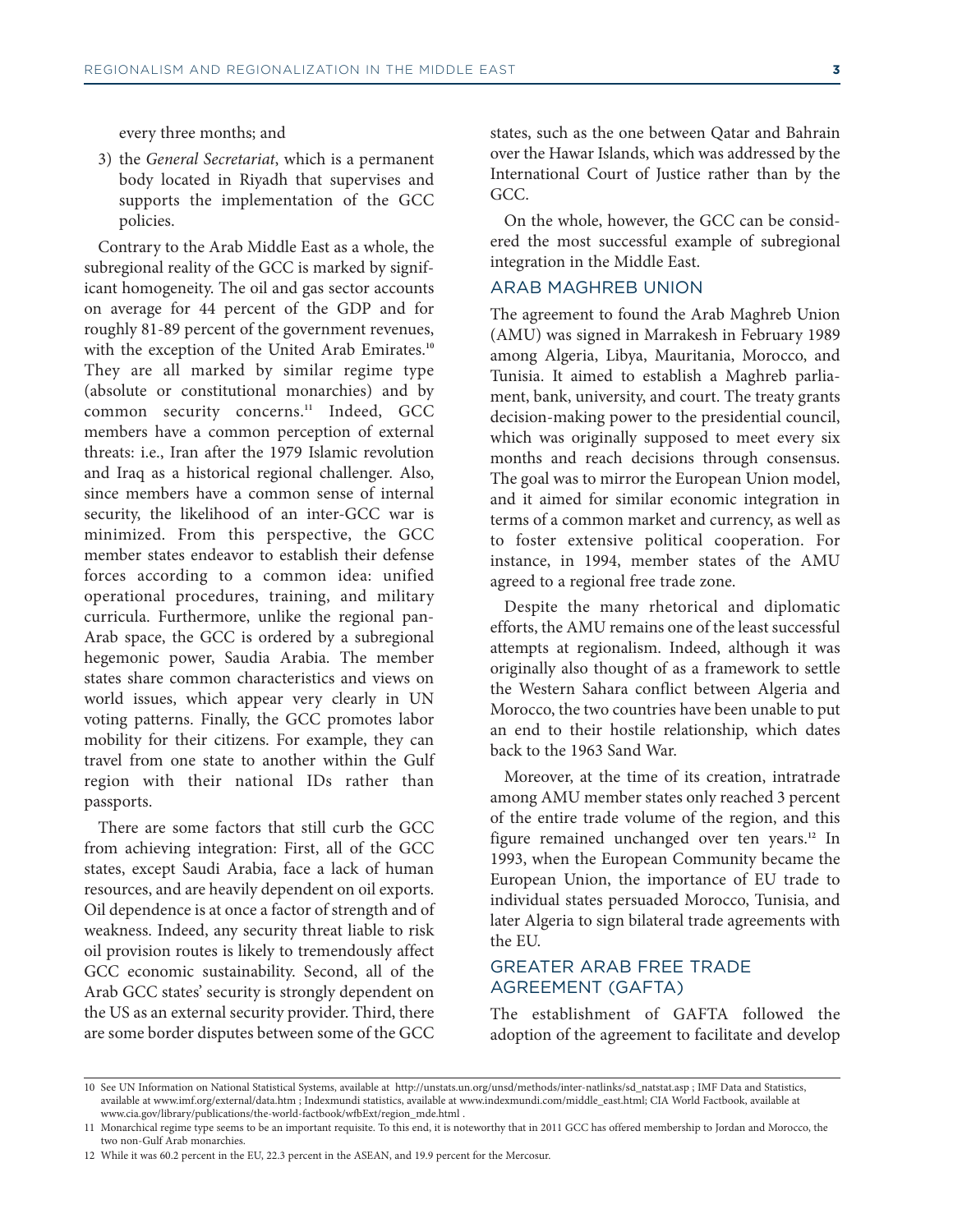inter-Arab trade in 1981 by the Arab League's Economic and Social Council. It was originally founded by fourteen countries and currently includes seventeen countries that have agreed on a progressive elimination of trade barriers. Being in force since January 1, 1998, GAFTA reached full trade liberalization of goods through the full exemption of customs duties and charges. The internal trade among the members represents 96 percent of the entire intra-Arab trade.**<sup>13</sup>** From this perspective, GAFTA could have been a really efficient agreement that could have brought regional cooperation. However, a substantial absence of a real, precise, and feasible implementation plan seems to have limited the results. Moreover, the improvement of trade exchanges is affected by the lack of economic complementarity (see below).

### AGADIR AGREEMENT

The 2004 Agadir agreement for the establishment of a free trade zone between the Arab Mediterranean Nations, which came into force in 2007, is aimed at establishing a free trade area between Egypt, Jordan, Morocco, and Tunisia. It was seen as a possible first step in the establishment of the Euro-Mediterranean free trade area as envisaged in the Barcelona Process, which aimed to transform the Mediterranean basin into an area of dialogue and free exchange. It is also open to further membership by all of the Arab states that are members of the Arab League and GAFTA. It uses the Euro-Mediterranean rules of origin, which allow for diagonal accumulation of origin among its member countries.**<sup>14</sup>** Furthermore, the EU allows its Mediterranean free trade partners to cumulate value-added. In other words, it turns a blind eye to where value was added as long as it was in a free trade-agreement partner country. (Conversely, the United States only assesses value-added domestically in the country exporting to the US).

The project is still upright and has hitherto received 4 million euros from the EU. It is noteworthy that the agreement is open to all of the Arab countries that enjoy trade relations with the EU in order to facilitate the EU-Mediterranean

integration process. Therefore, although the expected results have not been fully achieved, it remains a crucial institutional framework.

# Regional Challenges for Middle East Initiatives

### POLITICAL

- **Weak institutions at both state and regional levels:** Political-diplomatic coordination occurs more at a personal-informal level than in the pursuit of shared norms and values.
- **National interest vs. integration interests:** From a functionalist perspective, regionalism entails the harmonization of domestic state structures; for liberalization and integration to succeed, there must be a political coalition that favors both over all alternatives, including the status quo. Nevertheless, Arab regimes have appeared to be particularly concerned with maintaining the domestic status quo, to the detriment of reforms and adjustment policies.
- **Lack of democracy:** It is not clear whether the presence of authoritarian regimes can represent an obstacle to regionalism. Authoritarianism is commonly associated with a lack of democracy and accountability, which in turn brings about mistrust at the interstate level. However, the case of ASEAN would suggest that regionalism can be successful despite authoritarian regimes being members of regional projects. From the opposite perspective, a link between robust regionalism and democratic consolidation has been proved to exist, as the cases of Europe and Latin America demonstrate.**<sup>15</sup>** After 2011, however, the occurrence of transparent, democratic elections, along with the demand for democracy, are more likely to exert pressure on new governments to implement reforms.
- **External penetration of the region:** The Middle Eastern history of foreign domination has no parallels elsewhere. The asymmetry between Middle Eastern states and international powers is thought to have obstructed regional cooperation.

<sup>13</sup> IBP USA, Arab States Business Law Handbook (Washington: International Business Publications, 2008), p. 18.

<sup>14</sup> For an explanation of diagonal accumulation, which encourages greater regionalization of manufacturing, see World Customs Organization definition, available at www.wcoomd.org/en/topics/origin/instrument-and-tools/comparative-study-on-preferential-rules-of-origin/specific-topics/study-annex/cum-dia-abs.aspx .

<sup>15</sup> It is noteworthy that Turkey's efforts to accomplish a democratic transition in the last decade have been directed toward joining the EU, rather than improving relations with their Middle Eastern neighbors.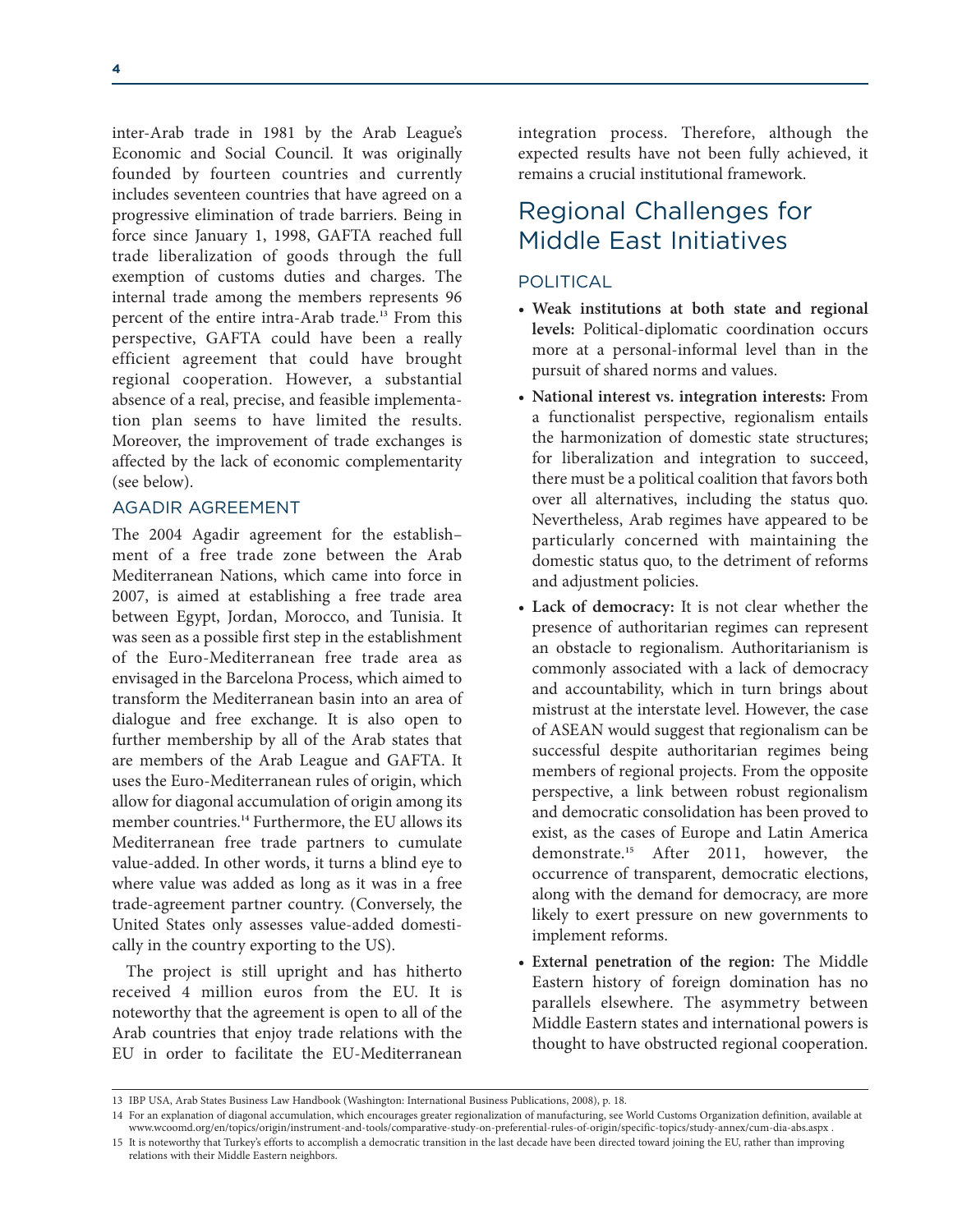Moreover, binding bilateral alliances between superpowers and specific regimes, corroborated by economic and security dependence, have discouraged the implementation of economic and security coordination among regional states.

#### ECONOMIC

• **Rentier Economies:** Most of the Middle Eastern states are characterized by a rentier or semirentier economic structure, i.e., high dependency on externally-derived and unproductively-earned payments. Rent can be royalties or payments associated to oil and gas exports. Gulf states are considered pure rentier states, for their dependence on oil (or gas) exports, which account for more than 50 percent of budget revenues. In some cases, such as Saudi Arabia, oil production guarantees over 80 percent of budget revenues. Rentier economies are associated with the socalled "Dutch disease," i.e., the relation between a strong state's dependence on natural resources and the scarce competitiveness of its manufacturing sector. In brief, unproductive high revenues make the productive sector atrophy.

Beyond oil, there are other factors that can generate a "rentier effect." Some specific fees, such as those assessed to cross the Suez Canal, as well as military and external aid are also typically considered rents.**<sup>16</sup>** Foreign remittances are also a subject of controversy. Some economists consider them as a positive factor for developing economies. Some others consider foreign remittances as a "non-governmental rent," ultimately producing a distorted effect on the economy, inhibiting the potential stimuli to national production.

• **Lack of complementarity:** Middle Eastern states (except Turkey and Israel) are very similar in what they export and what they import. After the failure of ISI (import-substitution-industrial ization) strategies, typical of developing economies during the 1960s, Middle Eastern states, unlike Latin American or Asian countries, have not reconceptualized industrialization. The increasing dependence on oil and other rent sources since the 1970s, and the interrelated "Dutch Disease," have heavily discouraged the

industrial sector. Complementarity is one of the basic features of regional integration. In wellintegrated regions like the EU or the North American Trade Association (NAFTA) the *complementarity index***<sup>17</sup>** exceeds fifty, while in the Middle East it is very low, with oil-states rarely exceeding twenty. Only Lebanon and Syria send half of their non-oil exports to regional markets.

- **Low levels of intra-regional trade:** Similar economic structures explains the scarce Middle Eastern states' interest (particularly the Arab states) in trading among themselves. Indeed, intra-regional trade in the Arab world range between 6 and 9 percent. In a comparative perspective, intra-EU trade is between 55 and 66 percent, and in South America intra-MERCOSUR trade is between 11 and 23 percent.
- **Business communities:** The business sector is generally considered a vector for openness and growth, as well as for democracy. However, Middle Eastern business communities are heavily dependent on political power, which is a very discretionary provider of business opportunities, for it arbitrarily distributes or denies access to private capital and to national and international markets. This dynamic is often defined as "crony capitalism," since it describes the peculiar distorted complicity between economic and political power.
- **High tariffs:** Despite the substantial number of regional agreements to liberalize trade, tariff rates remain high. The average trading tariff for Arab countries is estimated at 17 percent, while European, American, Russian, and Asian tariffs range between 8–13 percent. Nontariff barriers to trade are more substantial in the Arab Middle East than in any other region of the world.
- **Intra-Arab Foreign Direct Investment (FDI) flows:** Global FDI inflows have increased at a rate of 141 percent from 1998 to 2008, while FDI inflows in Arab countries increased at the rate of 630 percent, thus twelve times faster than that of the rest of the world. Nonetheless, FDI flows into the Arab countries still did not exceed 6 percent of the total in 2008 (compared to the 0.8 percent of 1998). This shows that no decisive measure has

17 The complementarity index compares the similarity between the product mix in one country's export basket and another country import basket.

<sup>16</sup> After 1977, for instance, Egypt has received on average \$1.2 billion in US military aid and \$250 million of economic assistance annually.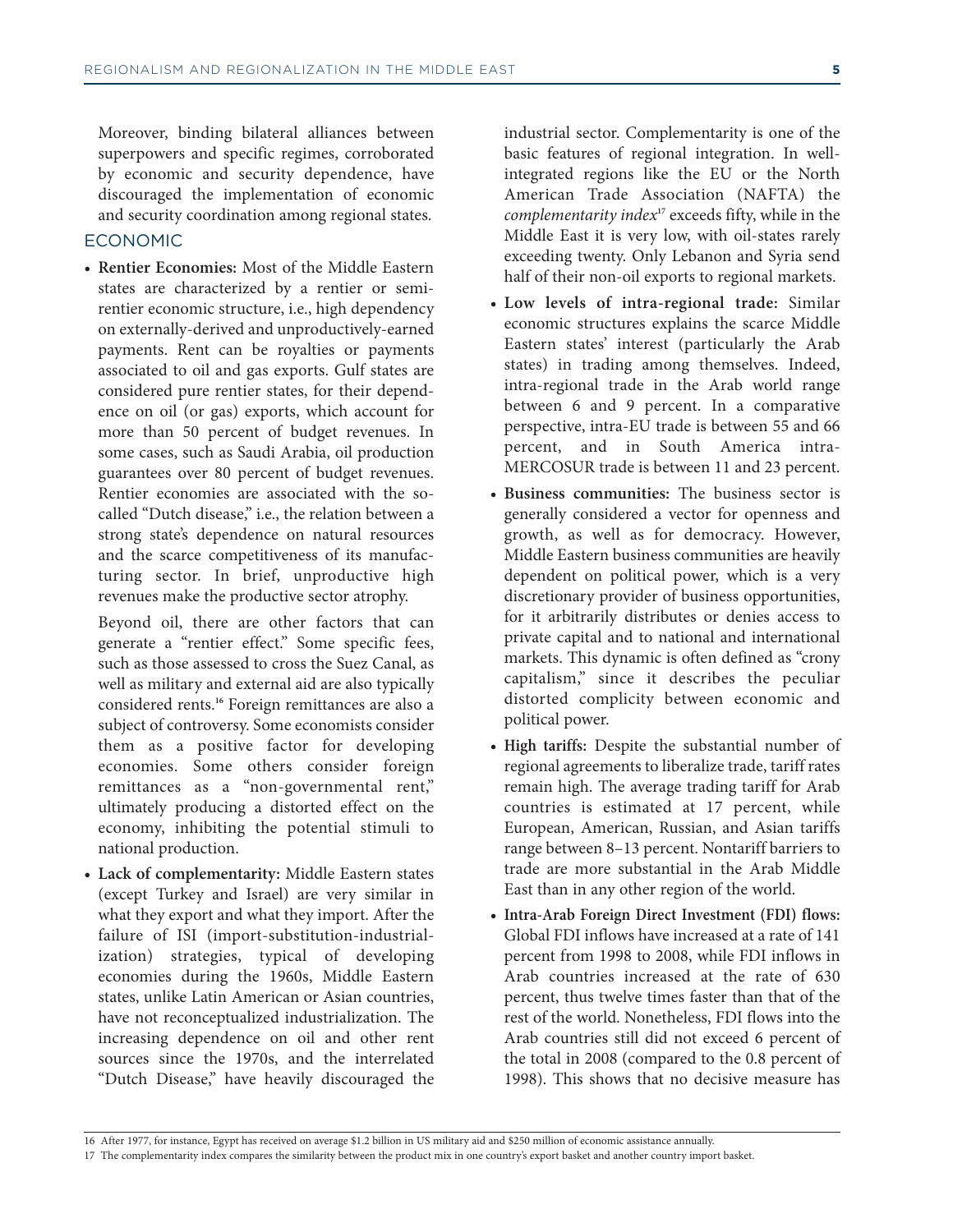been taken to create better business opportunities and to improve Arab economies. This is due to two principal reasons: 1) there is a particular FDI concentration in GCC countries; 2) investments go to "short horizon" sectors, such as services and real estate, but less to the industrial or agriculture sectors, which would be likely to create more job opportunities, along with more sustainable growth. Moreover, there are low rates of Arab FDI inflows in the region: more than two-thirds of the total inflows come from non-Arab actors. FDI intra-regional flows are liable to sudden variations, since they are strongly dependent on excess of liquidity due to high oil prices. However, since 2000, Arab countries have been searching for investment opportunities in other Arab countries, in order to compensate for the loss in extra-Arab FDI. This new trend is considered to be very important for Arab integration.

• **Lack of transportation:** Compared to the Ottoman era, when the Hejaz railway connected Arab capitals and served to drive regional integration, the current status of regional transports appears largely underdeveloped. Rail in Morocco stops at the Algerian border; in the Gulf, only Saudi Arabia has a rail system, which connects Riyadh to Damman, the capital of the oil-rich Eastern Province. Less than 10 percent of track is double track and less than 3 percent is electrified. Many plans for rail projects are underway but they halted in 2011. Gulf countries have already invested several billion dollars. Some EU initiatives, such as the Money, Market, Mobility Strategy (see below), are supervising some rail projects, for example, in Jordan.

#### **SECURITY**

• **Iran-Gulf States rivalry:** The rivalry between the Islamic Republic of Iran and the monarchies of the Gulf has prevented the emergence of a new security framework in the subregion.

# European Initiatives to Develop Regionalism in the Middle East

Europe has provided a variety of frameworks for developing regionalism in the Middle East. First of all, geographic proximity makes the two regional spaces naturally interdependent. EU-MENA relations are marked by a strong mutual interest in fostering regional cooperation between the north and the south of the Mediterranean Sea. On the one hand, non-EU Mediterranean countries need foreign aid to assist in stimulating economic growth. On the other hand, European policies have been also very focused on security issues and based on the idea that a prosperous neighborhood would be peaceful and non-challenging for the security of the EU territorial space. Ultimately, it is noteworthy that the EU is the main trade partner of all the Middle Eastern countries.

### EURO-MEDITERRANEAN PARTNERSHIP

The Euro-Mediterranean Partnership has passed through different phases since 1970 onwards. After the first Mediterranean Policy (1972–1992) and the so-called Renovated Mediterranean Policy (1992–1995), the most recent phase started in 1995 in the framework of the Barcelona Process. Barcelona's ultimate goal was "turning the Mediterranean basin into an area of dialogue, exchange and cooperation guaranteeing peace, stability and prosperity."**<sup>18</sup>** The initiative flourished in the wake of the post-Cold War *esprit du temps*, i.e., an atmosphere characterized by enthusiasm for the diffusion of democracy and the free market.

In the Middle East the historical juncture was strongly marked by the Gulf War (1990–91), the Madrid Conference (1992), and the Arab-Israeli peace process.

The Barcelona Process was articulated in four chapters: 1) Politics and Security, 2) Economics and Trade, 3) Socio-cultural, and 4) Justice and Interior Affairs. Ultimately, it was based on the principle of multilateralism.

The European Security Strategy (ESS) was launched in 2003, with the motto "A Secure Europe in a Better World." Solving the Arab-Israeli conflict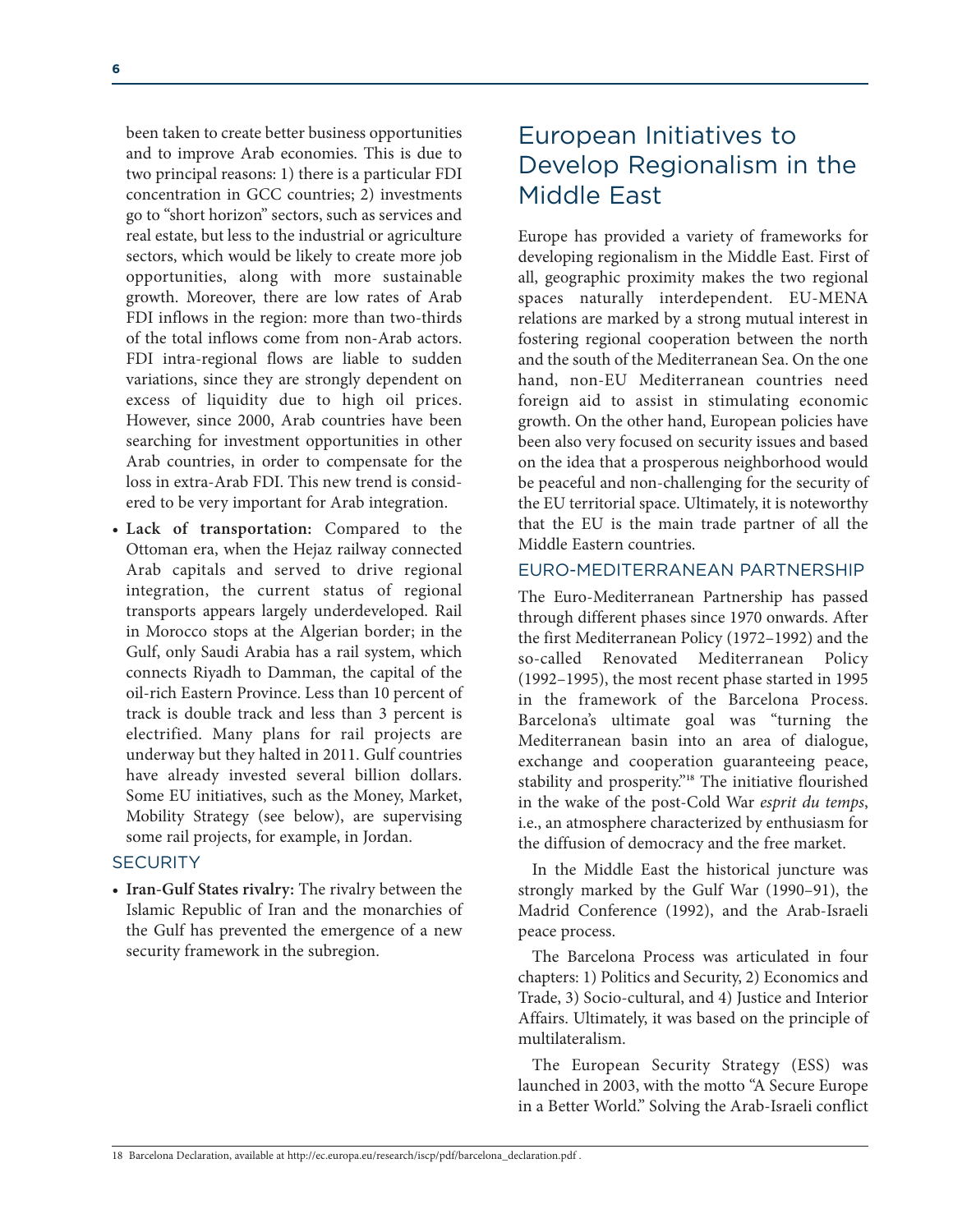was affirmed to be a strategic priority for Europe.

In 2004, the European Neighbourhood Policy (ENP) was inaugurated. It was not contradictory to the Barcelona Process but it was aimed to adjust it, shifting from a multilateralism orientation towards a country-by-country dialogue.

In 2008, under the impulse of France, the Union for the Mediterranean (UfM) was created. Focused on projects in the water sector, energy sector, and job creation, the UfM was grounded on the belief that security would be achieved through boosting economic development. Unlike the Barcelona Process it removed the "democratic conditionality" of the regimes to enter the multilateral setting.

In April 2011, in the wake of the Arab Spring, the EU launched a new policy: the Money, Market, Mobility (MMM) Strategy. The policy focused on the following concepts:

- **Money:** "[R]esources that can go into the region to help the transition to democracy, the support for civil society and of course the economic needs of countries . . ."
- **Market access:**"[T]he importance of making sure that we give advantages in trade and the people can take advantage of that by being able to export and import properly."
- **Mobility:** "[T]he ability of people to move around, for business people to be able to conduct business more effectively."**<sup>19</sup>**

# Challenges for EU Initiatives

### POLITICAL

EU strategy in the Middle East is characterized by many overlapping initiatives. While this denotes the ability of the EU to adjust its policies in relation to changing context, a general lack of a uniform strategy has also led to tensions. The UfM, for instance, has brought about inter-European rivalries.

Moreover, from Barcelona to the ENP, the transition from a multilateral approach to a unilateral approach remains controversial. On the one hand, this policy shifting was officially justified by the fact that potential competitiveness would be frustrated by a multilateral approach. On the other hand, it is evident that favoring bilateralism over multilateralism is contrary to the very idea of regionalism. Ultimately, it might be considered that the EU was not able to smooth over the hostility among the involved states, in particular the rivalry between Arab States and Israel.

### ECONOMIC

While the EU has supported the raw material exports of Middle Eastern countries, it has not been able to promote the development of economies of scale, which would improve intraregional trade.

#### **SECURITY**

Given the different foreign policy attitudes of EU members, Europe was not able to play a role in conflict resolution in the late 2008–early 2009 Gaza War between Israel and Palestinian militants or in the March 2012 Israeli operation into Gaza.

# US Initiatives

### QUALIFIED INDUSTRIAL ZONES (QIZs)

The QIZs are an extension of the already established US-Israel Free Trade Agreement. Those agreements allow certain products from identified industrial zones in Egypt, Jordan, the Gaza Strip, and the West Bank to be exported to the US market duty free. Goods that are jointly produced by Israel and either Jordan or Egypt are entitled to enter the United States duty free and without any quota limit. The agreement requires specific rules of origin but does not require reciprocal treatment by Egypt or Jordan. Far from being a regional trade agreement (RTA) or a free trade agreement (FTA), market access is granted by only one partner, the United States.

From the US perspective, this promotes peace in the region through economic development and integration by fostering trade among Israel and the other Arab states of the QIZs. From this perspective, although QIZs don't comply with the General Agreement on Tariffs and Trade (GATT) or World Trade Organization (WTO) rules, they were never challenged because of the political sensitivity of the scenario and the aim behind it: peace.

QIZs were also meant to achieve normalization

<sup>19</sup> For further details, please see EU External Action, available at http://eeas.europa.eu/top\_stories/2011/171211\_arabsprin\_en.htm .

<sup>20</sup> Quoted in Hassan A. Barari, *Israeli Politics and the Middle East Peace Process: 1988–2002* (New York: Routledge, 2004), p. 104.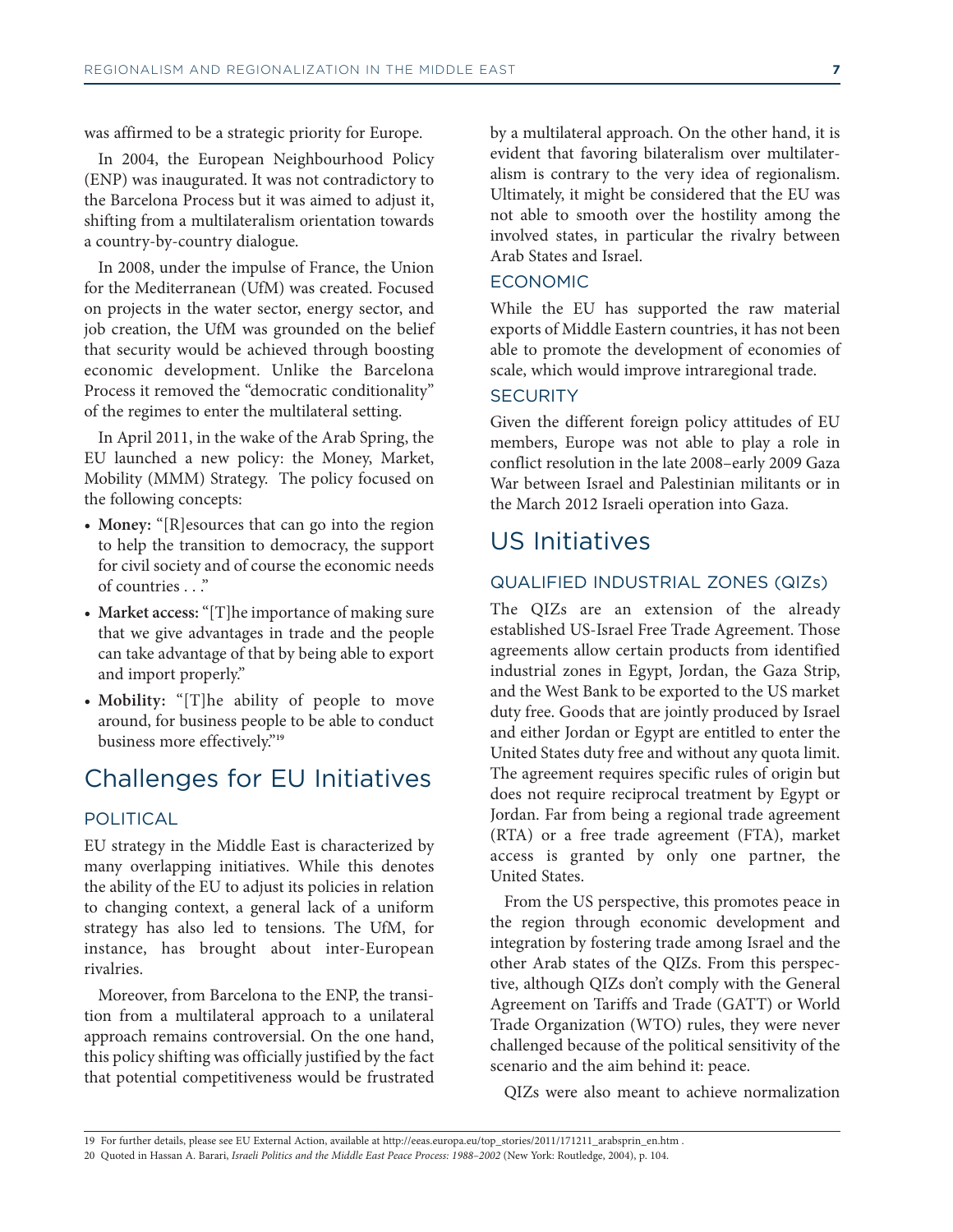between Israel and its Arab neighbors by implementing a practical economic interdependence between them (QIZs were driven from the experience of the European Steel and Coal Community in 1952, which aimed at preventing a potential war between Germany and France).

The thirteen QIZs have had a positive economic impact on Jordan and Egypt—even if they are dwarfed by the challenges posed by the overall political economy of those two countries—and less so in Morocco. Furthermore, QIZs have been unsuccessful in improving technological transfers to Arab countries and in providing them modernized vocational training programs in order to encourage the hiring of more people. More success in this area would call for a complete overhaul of vocational training in each of these countries, which is outside the scope of regionalist efforts.

### MIDDLE EAST FREE TRADE AREA INITIATIVE (MEFTA), 2003

With the goal of creating a regional free trade agreement in 2013, MEFTA envisages graduated steps for Middle Eastern nations to increase trade and investment with the United States and with other international actors.

The initiative was conceived as led by the US to work closely with the countries that want to become members of the WTO, in order to facilitate their accession to it. According to the MEFTA strategy, the US would pursue specific strategies to enhance trade and investment relations, each strategy tailored to the relevant country's level of development.

The conditionality required by Middle Eastern countries involved is the implementation of domestic reform agendas, the institution of the rule of law, the protection of property rights, and the creation of a foundation for openness and economic growth.

Bilateral FTAs with Bahrain, Jordan, Morocco, and Oman have already entered into effect. The United States supports the WTO accession efforts of Algeria, Lebanon, and Yemen, and has also taken steps to revive dialogues with other key trading partners in the region, including Egypt and Saudi Arabia.

# Challenges for US Initiatives

### POLITICAL

- **Double standard:** The US-Israeli "special rela tionship" has been mistrusted by other Middle Eastern countries, that have accused the US of only pursuing Israeli interests.
- **Credibility:** Middle Eastern public opinion reflects a general hostility to American policies in the region over the last decade.
- **External hegemony:** the US has acted as an external hegemon in the Middle East. External impulses may be important in the start-up of regionalism, whether in Africa, Europe, or elsewhere, but in consolidating regionalism endogenous coordination is needed.

### ECONOMIC

• Bilateral agreements signed by the US and other single countries are likely to have pushed down regional agreements.

# International/Multilateral Initiatives

### G8 BROADER MIDDLE EAST AND NORTH AFRICA (BMENA) INITIATIVE

The goal was establishing genuine cooperation among governments, the private sector, and regional civil society.

The inaugural Forum for the Future held in Rabat in December 2004 established a process of dialogue among G8 and regional governments in pursuit of strengthening freedom, democracy, and prosperity for all. The initiative has been focused on civil society groups and partner countries with the aim of fostering transparency and good governance, democratic participation, women's empowerment, legal reform, and human rights.

The yearly Forum for the Future is a centrepiece of the BMENA, since it provides an international venue to support the reform voices in the region: it permits the partners and other supportive countries and organizations to engage in political, economic, and social reform on a regular basis.

### G8 DEAUVILLE PARTNERSHIP

The G8 Deauville Partnership is an international project elaborated in 2011 by the G8 to support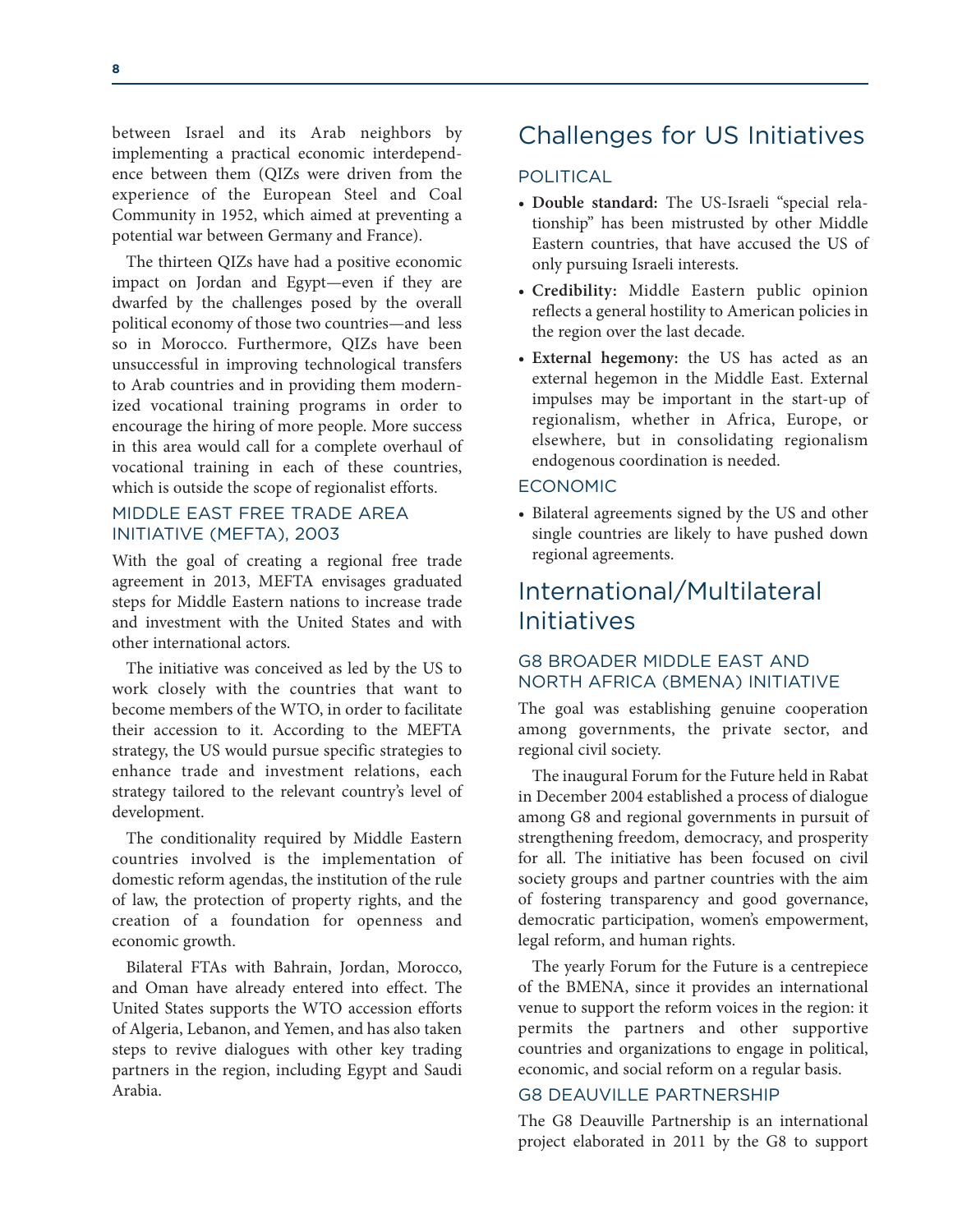countries in the Arab world engaged in a transition toward free, democratic, and tolerant societies in the wake of the Arab Spring. The Partnership includes:

- states;**<sup>21</sup>**
- international financial institutions and organizations committed to supporting reform in Egypt, Jordan, Libya, Morocco, and Tunisia; and
- several other supporting organizations, including, the Arab League, the Organization for Economic Co-operation and Development (OECD), and the United Nations.

At the 2012 Camp David Summit, G8 Leaders recognized the important progress that has been achieved in a number of countries undergoing transition and committed to maintaining their support for these transitions in four key priority areas: stabilization, job creation, participation/ governance, and integration.

One of the most promising initiatives under the shelter of the *G8 Deauville Summit Declaration on the Arab Spring* is the encouragement of multidonor partnership investments in solar power development as a priority. Indeed, abundance of sunshine, deserts, and proximity to the EU makes North Africa the most potentially competitive location for concentrated solar power in the world. It is important to mention also the *Mediterranean Solar Plan (MSP)* under the supervision of the UfM. The MSP aims at developing twenty gigawatts of renewable electricity capacity, along with infrastructures for energy interconnection with the EU by 2020.

Solar power offers challenges and opportunities. The most important challenge stems from coordinating international and domestic action to overcome the traditional obstacle of higher costs of solar energy, compared to fossil fuel alternatives. On the other hand, however, developing the solar power sector is liable to produce unprecedented outcomes, specifically concerning jobs creation and positive environmental effects.

It is without doubt that the international financial crisis has limited the impact of external financial support to Arab countries in the last few years, and especially after 2011. Indeed, many projects remain on paper and are likely never to be implemented. Ultimately, the underway transitions—some of them extremely challenging in the immediate aftermath of 2011 uprisings—bring about great incertitude, thus discouraging investors and donors to effectively implement agreed upon projects.

# Conclusion

This paper illustrates a series of crucial features that have impacted on the activity of regional institutions and organizations in the Middle East. It highlights how the general lack of political coordination among the Arab states has constituted a major hindering factor. This, in turn, depends on historical rivalries and structural disparities in wealth and power. A huge gap can be identified between the great number and variety of regional projects launched in the Middle East and the extremely modest objectives achieved so far.

However, it would be ungenerous to consider Middle East regionalism as an overall failed experience. It is, for instance, true that the mandate of the Arab League has largely remained on paper since 1945 onwards. However, it is noteworthy that post-Cold War coordination with international organizations has improved the ability of the AL to settle crucial political issues. The suspension of Syrian membership, in light of the human rights violations witnessed during the civil war that erupted in 2011, serves as an elucidating example.

Moreover, when it comes to subregional organizations, evaluation on single experiences leads to draw very different conclusion. The GCC, for instance, has created the conditions for more active coordination between the Gulf kingdoms, while the Arab Maghreb Union has proved to be unable to overcome historical frictions. In some other cases, there are prospects for revitalizing the existing structures. More recent agreements, such as the GAFTA or Agadir, can indeed serve as institutional frameworks for launching renovated policies in light of the post-2011 juncture.

Yet overall, the development of closer ties among regional institutions with extra-regional ones can constitute the first step towards increasing efficiency of stagnant projects. From this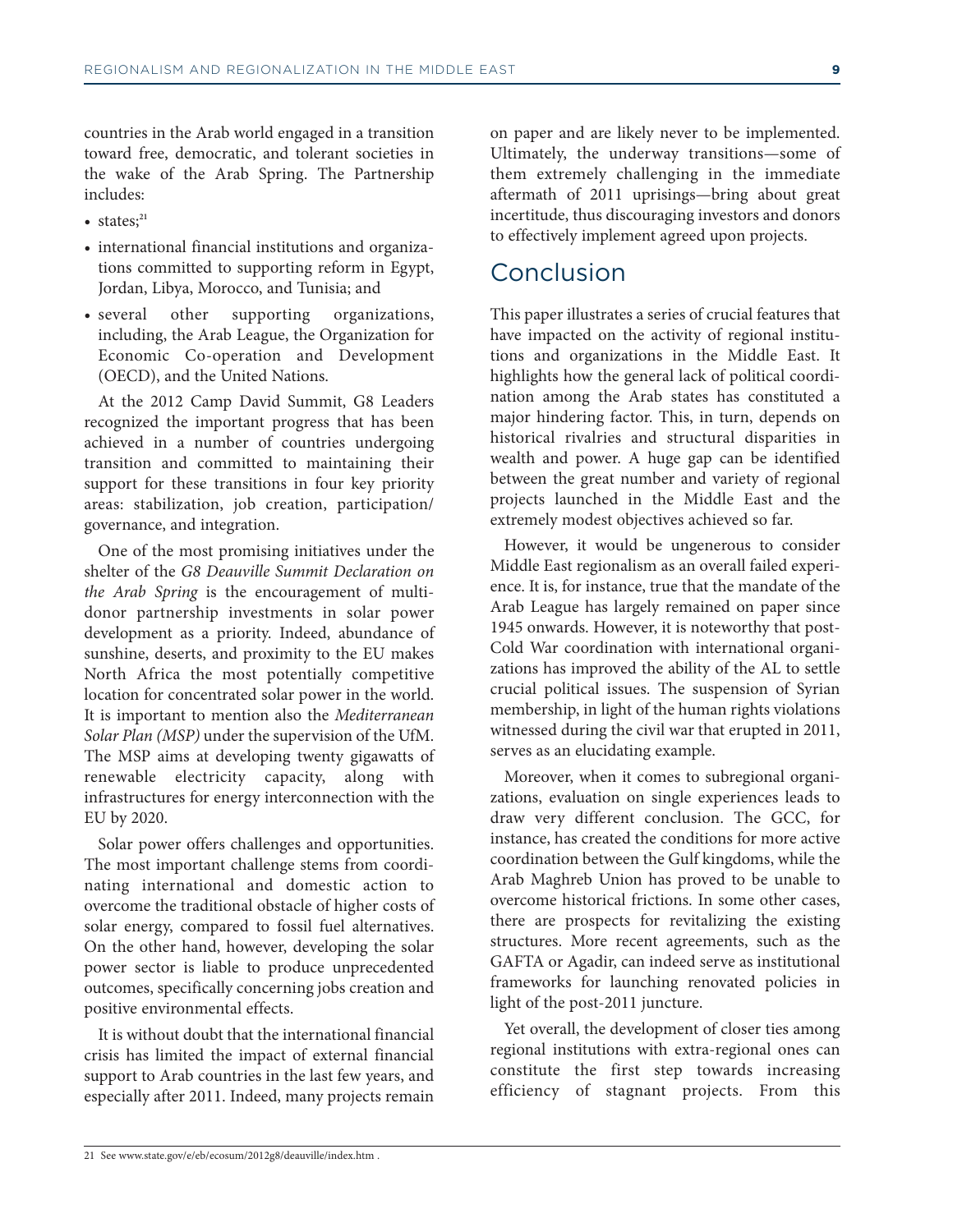perspective, the EU, US, and international-multilateral projects underway might work in compliance with regional actors in order to strengthen the existing endogenous potential.

A deeper reflection on the post-Arab Spring context may also be needed. The 2011 uprisings very clearly brought to the surface the need for improving domestic socioeconomic conditions. From this perspective, a positive signal stems from the fact that underway projects prioritize job creation and improving productive structures. This

is the first step for reaching domestic political stability, which is in turn a fundamental requisite for fostering regional cooperation. Improving productive activities might also go with a more systematic pursuing of economic complementarity, in order to improve intraregional trade and regional economic integration. In the long run, increased production can also attenuate rent dependence and discourage rent-seeking mechanisms, which are proved to be at odds with the development of democratic governance.